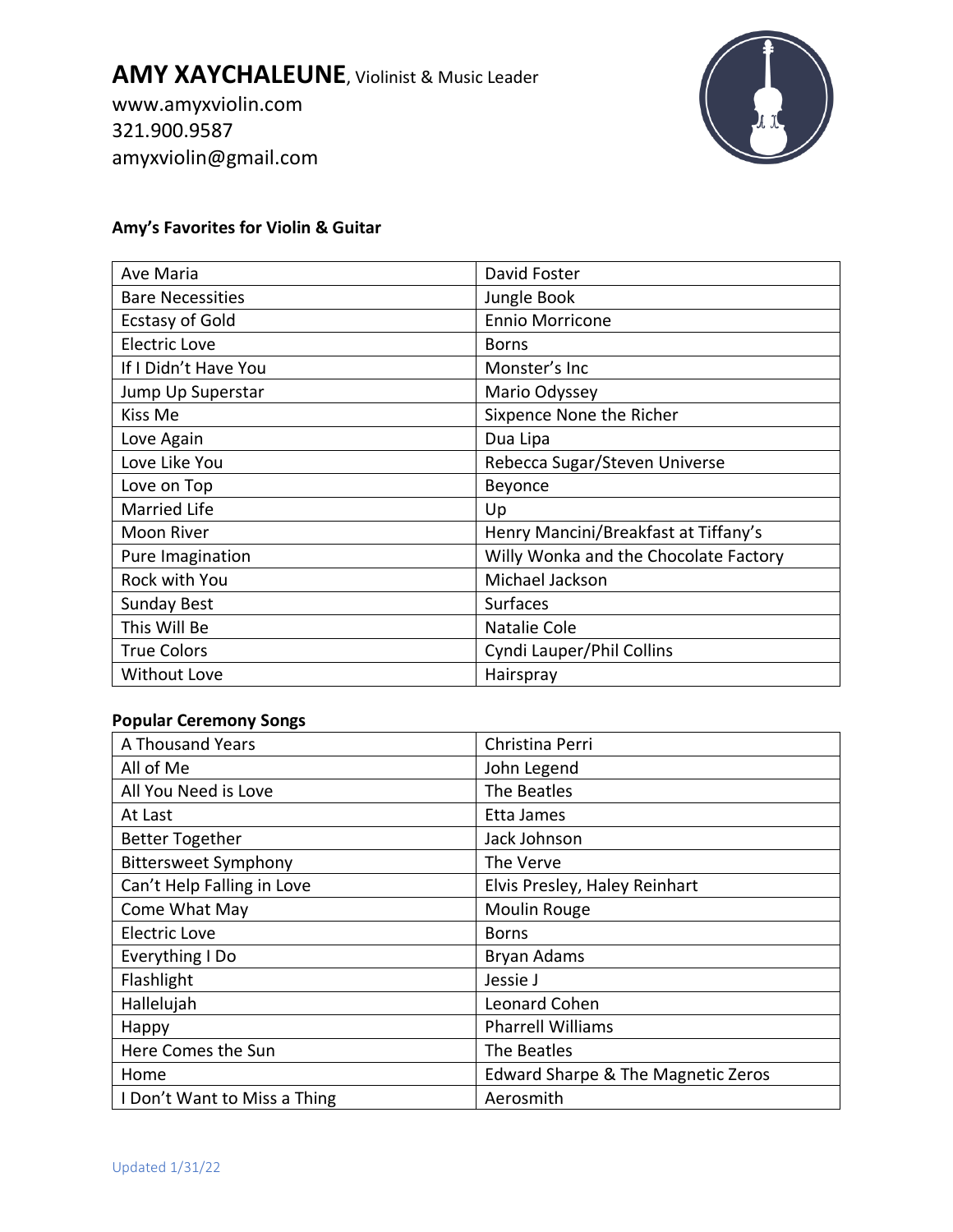www.amyxviolin.com 321.900.9587 amyxviolin@gmail.com



| I Like Me Better                     | Lauv                               |
|--------------------------------------|------------------------------------|
| I Love You Always Forever            | Donna Lewis                        |
| Isn't She Lovely                     | Stevie Wonder                      |
| Just the Way You Are                 | <b>Billy Joel</b>                  |
| Just the Way You Are                 | <b>Bruno Mars</b>                  |
| Love Like You (from Steven Universe) | Rebecca Sugar                      |
| Love Me Like You Do                  | <b>Ellie Goulding</b>              |
| Love Me Tender                       | <b>Elvis Presley</b>               |
| Love on Top                          | Beyoncé                            |
| Lucky                                | Jason Mraz & Colbie Caillat        |
| Make You Feel My Love                | Bob Dylan, Adele                   |
| Marry Me                             | <b>Train</b>                       |
| Marry You                            | <b>Bruno Mars</b>                  |
| More Than Words                      | Xtreme                             |
| Perfect                              | <b>Ed Sheeran</b>                  |
| Photograph                           | <b>Ed Sheeran</b>                  |
| She's Got a Way                      | <b>Billy Joel</b>                  |
| Sky Full of Stars                    | Coldplay                           |
| Speechless                           | Dan + Shay                         |
| <b>Sunday Best</b>                   | Surfaces                           |
| The Prayer                           | Celine Dion & Andrea Bocelli       |
| Thinking Out Loud                    | <b>Ed Sheeran</b>                  |
| This Will Be                         | Natalie Cole                       |
| <b>True Colors</b>                   | Cyndi Lauper, Phil Collins, Trolls |
| <b>Turning Page</b>                  | Sleeping At Last                   |
| What A Wonderful World               | Louis Armstrong                    |
| <b>Wildest Dreams</b>                | <b>Taylor Swift</b>                |
| Yellow                               | Coldplay                           |
| You are the Reason                   | Calum Scott                        |
| You Raise Me Up                      | Josh Groban                        |
| You're My Best Friend                | Queen                              |
| <b>Your Song</b>                     | Elton John, Moulin Rouge           |

### **Top 40 of Today (2000 – 2021)**

| 10,000 Hours           | Dan + Shay & Justin Bieber |
|------------------------|----------------------------|
| Attention              | Charlie Puth               |
| <b>Better</b>          | Khalid                     |
| <b>Blinding Lights</b> | The Weeknd                 |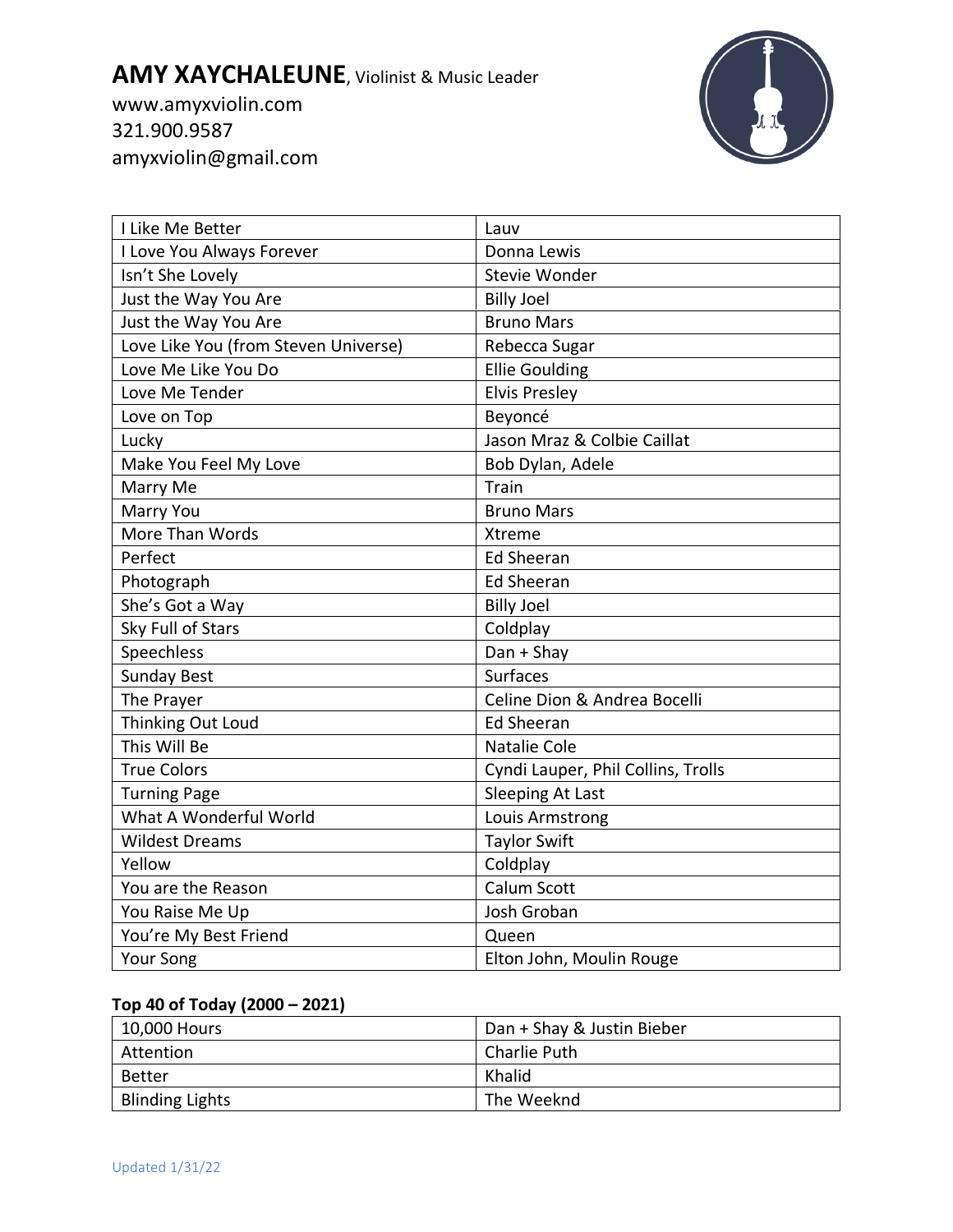www.amyxviolin.com 321.900.9587 amyxviolin@gmail.com



| <b>Break My Heart</b>           | Dua Lipa                            |
|---------------------------------|-------------------------------------|
| Cake by the Ocean               | <b>DNCE</b>                         |
| Can't Feel My Face              | The Weeknd                          |
| Can't Stop the Feeling          | <b>Justin Timberlake</b>            |
| Circles                         | Post Malone                         |
| <b>Clint Eastwood</b>           | Gorillaz                            |
| Clocks                          | Coldplay                            |
| <b>Closing Time</b>             | Semisonic                           |
| Don't Start Now                 | Dua Lipa                            |
| Earned It                       | The Weeknd                          |
| <b>Everybody Talks</b>          | <b>Neon Trees</b>                   |
| Everything                      | <b>Michael Buble</b>                |
| Finesse                         | <b>Bruno Mars</b>                   |
| Float On                        | <b>Modest Mouse</b>                 |
| Halo                            | Beyonce                             |
| Havana                          | Camila Cabello                      |
| Haven't Met You Yet             | <b>Michael Buble</b>                |
| Hey There Delilah               | Plain White T-s                     |
| Hey Ya                          | Outkast                             |
| <b>High Hopes</b>               | Panic! At the Disco                 |
| Ho Hey                          | The Lumineers                       |
| Home                            | <b>Michael Buble</b>                |
| I Don't Care                    | Justin Bieber & Ed Sheeran          |
| I Will Follow You Into The Dark | Death Cab for Cutie                 |
| I Write Sins Not Tragedies      | Panic! At the Disco                 |
| I'm Yours                       | Jason Mraz                          |
| Locked Out of Heaven            | <b>Bruno Mars</b>                   |
| Love Again                      | Dua Lipa                            |
| Love Never Felt So Good         | Michael Jackson & Justin Timberlake |
| Love on Top                     | <b>Beyonce</b>                      |
| Love Song                       | Sara Bareilles                      |
| Love Story                      | <b>Taylor Swift</b>                 |
| Love Yourself                   | Justin Bieber                       |
| Lovely                          | Billie Eilish & Khalid              |
| <b>Memories</b>                 | Maroon 5                            |
| <b>Mirrors</b>                  | Justin Timberlake                   |
| Moves Like Jagger               | Maroon 5                            |
| My Blood                        | Twenty-One Pilots                   |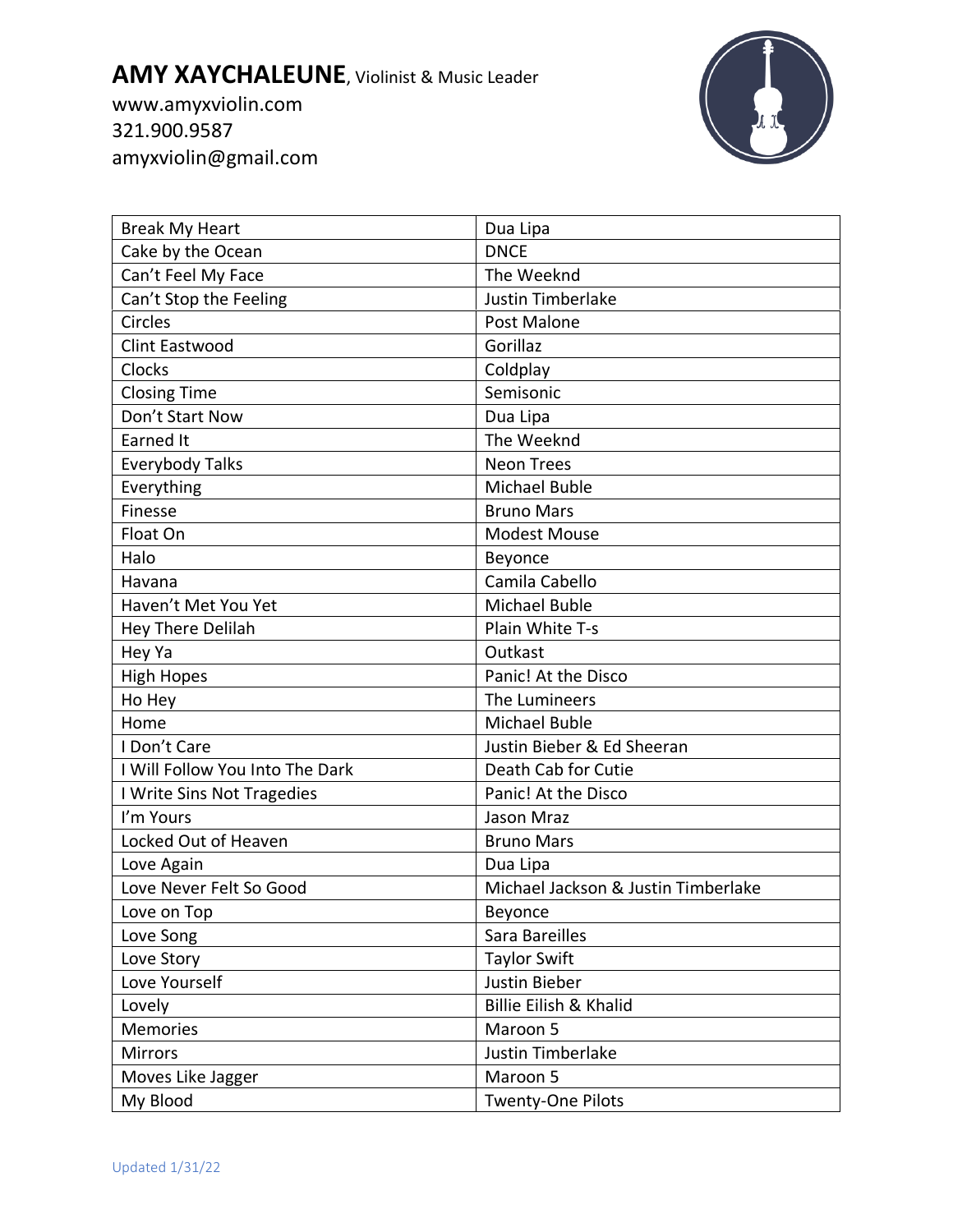www.amyxviolin.com 321.900.9587 amyxviolin@gmail.com



| <b>New Rules</b>           | Dua Lipa                     |
|----------------------------|------------------------------|
| <b>New Soul</b>            | Yael Naïm                    |
| Ojos Asi (Eyes Like Yours) | Shakira                      |
| Physical                   | Dua Lipa                     |
| Put Your Records On        | Corinne Bailey Rae           |
| Rolling in the Deep        | Adele                        |
| Say So                     | Doja Cat                     |
| Say Something              | Justin Timberlake            |
| Say You Won't Let Go       | James Arthur                 |
| Senorita                   | Camila Cabello & Sean Mendes |
| Shake It Off               | <b>Taylor Swift</b>          |
| Shape of You               | <b>Ed Sheeran</b>            |
| She Will Be Loved          | Maroon 5                     |
| Shut Up and Dance          | Walk the Moon                |
| Something Just Like This   | The Chainsmokers & Coldplay  |
| Starving                   | Hailee Steinfeld             |
| Story of My Life           | One Direction                |
| <b>Such Great Heights</b>  | <b>Postal Service</b>        |
| Sucker                     | Jonas Brothers               |
| Sunflower                  | Post Malone & Swae Lee       |
| Take Me Out                | <b>Franz Ferdinand</b>       |
| <b>Talk</b>                | Khalid                       |
| Talking to the Moon        | <b>Bruno Mars</b>            |
| The Scientist              | Coldplay                     |
| This Is What You Came For  | Rihanna & Calvin Harris      |
| Toxic                      | <b>Britney Spears</b>        |
| Viva La Vida               | Coldplay                     |
| We Are Young               | Fun & Janelle Monae          |
| What A Man Gotta Do        | Jonas Brothers               |
| What Makes You Beautiful   | One Direction                |
| When I Was Your Man        | <b>Bruno Mars</b>            |
| XO                         | Beyonce                      |
| You Belong with Me         | <b>Taylor Swift</b>          |
| You're Beautiful           | James Blunt                  |

#### **Top 40 of Yesterday**

| Africa                            | Toto                        |
|-----------------------------------|-----------------------------|
| Ain't Nothing Like the Real Thing | Marvin Gaye & Tammi Terrell |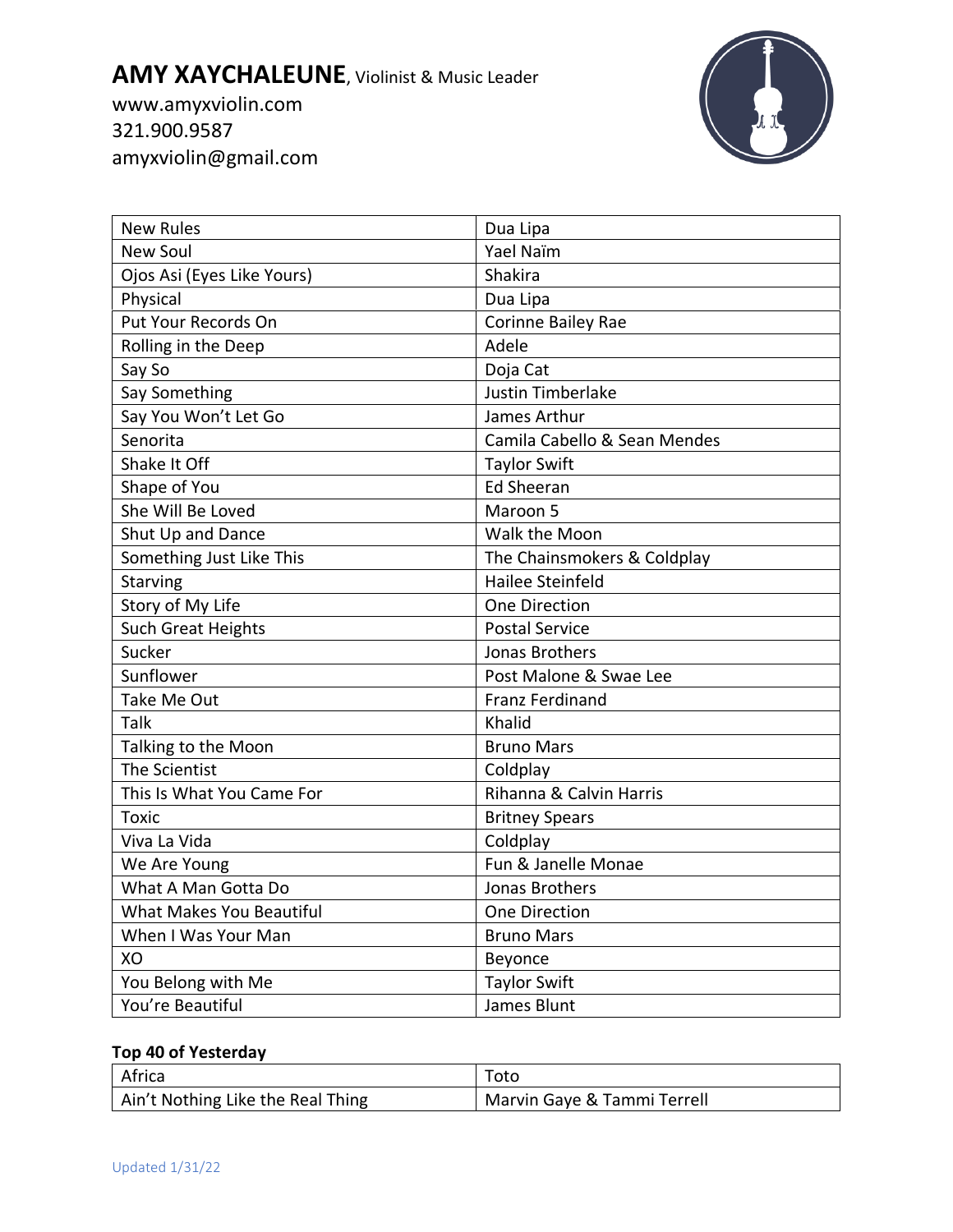www.amyxviolin.com 321.900.9587 amyxviolin@gmail.com



| All My Loving                          | The Beatles              |
|----------------------------------------|--------------------------|
| As Long As You Love Me                 | <b>Backstreet Boys</b>   |
| <b>Blackbird</b>                       | The Beatles              |
| <b>Bohemian Rhapsody</b>               | Queen                    |
| <b>Bridge Over Troubled Water</b>      | Simon & Garfunkel        |
| <b>Build Me Up Buttercup</b>           | The Foundations          |
| Crazy Little Thing Called Love         | Queen                    |
| Creep                                  | Radiohead                |
| Don't Stop Believing                   | Journey                  |
| Don't Stop Me Now                      | Queen                    |
| Don't You Worry Bout A Thing           | Stevie Wonder            |
| Everlong                               | Foo Fighters             |
| God Only Knows                         | Beach Boys'              |
| Happy Together                         | The Turtles              |
| Have I Told You Lately That I Love You | <b>Rod Stewart</b>       |
| Heaven                                 | <b>Bryan Adams</b>       |
| House of the Rising Sun                |                          |
| How Sweet It Is (To Be Loved By You)   | <b>Marvin Gaye</b>       |
| I'll Be                                | <b>Edwin McCain</b>      |
| I Got You (I Feel Good)                | James Brown              |
| I Wanna Dance with Somebody            | <b>Whitney Houston</b>   |
| Ironic                                 | Alanis Morissette        |
| Killing Me Softly                      | Roberta Flack/Fugees     |
| Kiss Me                                | Sixpence None the Richer |
| Last Dance                             | Donna Summers            |
| Livin' On a Prayer                     | <b>Bon Jovi</b>          |
| Mr. Blue Sky                           | Electric Light Orchestra |
| Mrs. Robinson                          | Simon & Garfunkel        |
| Never Gonna Give You Up                | <b>Rick Astley</b>       |
| Pretty Young Thing (P.Y.T.)            | Michael Jackson          |
| Remember the Time                      | Michael Jackson          |
| Rock with You                          | Michael Jackson          |
| Satisfaction                           | <b>Rolling Stones</b>    |
| September                              | Earth Wind & Fire        |
| She's Always a Woman                   | <b>Billy Joel</b>        |
| Somebody to Love                       | Queen                    |
| Something                              | The Beatles              |
| <b>Sweet Caroline</b>                  | Neil Diamond             |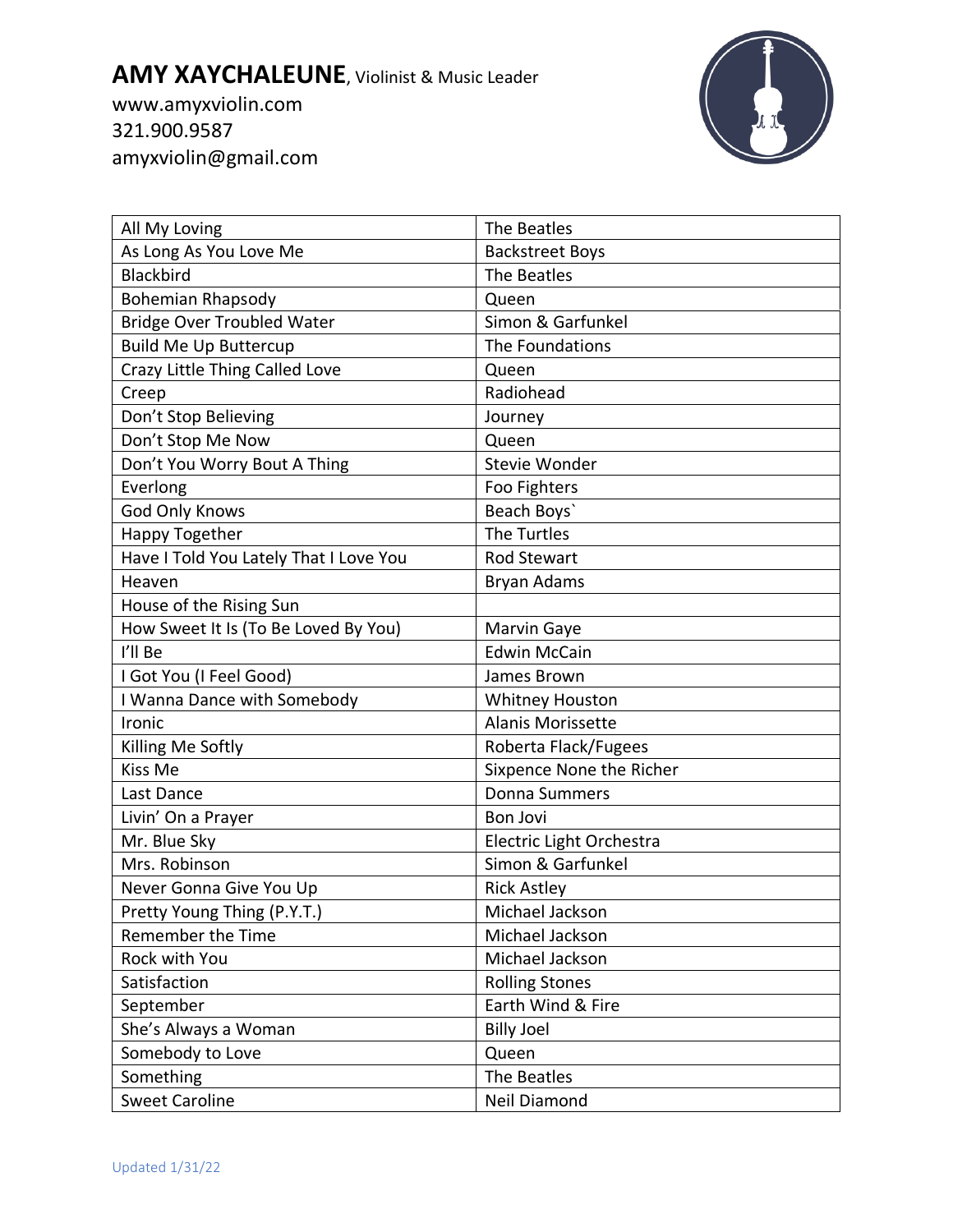www.amyxviolin.com 321.900.9587 amyxviolin@gmail.com



| Sweet Child O Mine       | Guns n' Roses     |
|--------------------------|-------------------|
| <b>Sweetest Thing</b>    | U <sub>2</sub>    |
| Take on Me               | a-ha              |
| The Sound of Silence     | Simon & Garfunkel |
| The Way You Make Me Feel | Michael Jackson   |
| Thriller                 | Michael Jackson   |
| Time After Time          | Cyndi Lauper      |
| When I'm Sixty-Four      | The Beatles       |
| Wonderwall               | Oasis             |
| Wouldn't It Be Nice      | Beach Boys        |
| Yesterday                | The Beatles       |
| You and Me               | Lifehouse         |

### **Country/Folk**

| Amazed                       | Lonestar             |
|------------------------------|----------------------|
| American Pie                 | Don McLean           |
| <b>Bless the Broken Road</b> | <b>Rascal Flatts</b> |
| <b>Butterfly Kisses</b>      | <b>Bob Carlisle</b>  |
| <b>Country Roads</b>         | John Denver          |
| From This Moment On          | Shania Twain         |
| God Gave Me You              | <b>Blake Shelton</b> |
| How Do I Live                | Leann Rimes          |
| I Will Always Love You       | <b>Dolly Parton</b>  |
| Jesus Take the Wheel         | Carrie Underwood     |
| On the Road Again            | Willie Nelson        |
| Then                         | <b>Brad Paisley</b>  |
| Vincent/Starry Starry Night  | Don McLean           |
| You're Still the One         | Shania Twain         |

#### **Smaller Hits/Indie**

| 99 Red Balloons           | Nena              |
|---------------------------|-------------------|
| Animal                    | <b>Neon Trees</b> |
| Backyard Boy              | Claire Rosinkranz |
| <b>Beautiful in White</b> | Shane Filan       |
| Bet You Wanna             | <b>BlackPink</b>  |
| Beyond                    | Leon Bridges      |
| Bloom                     | The Paper Kites   |
| Gotta Keep Your Head Up   | Andy Grammar      |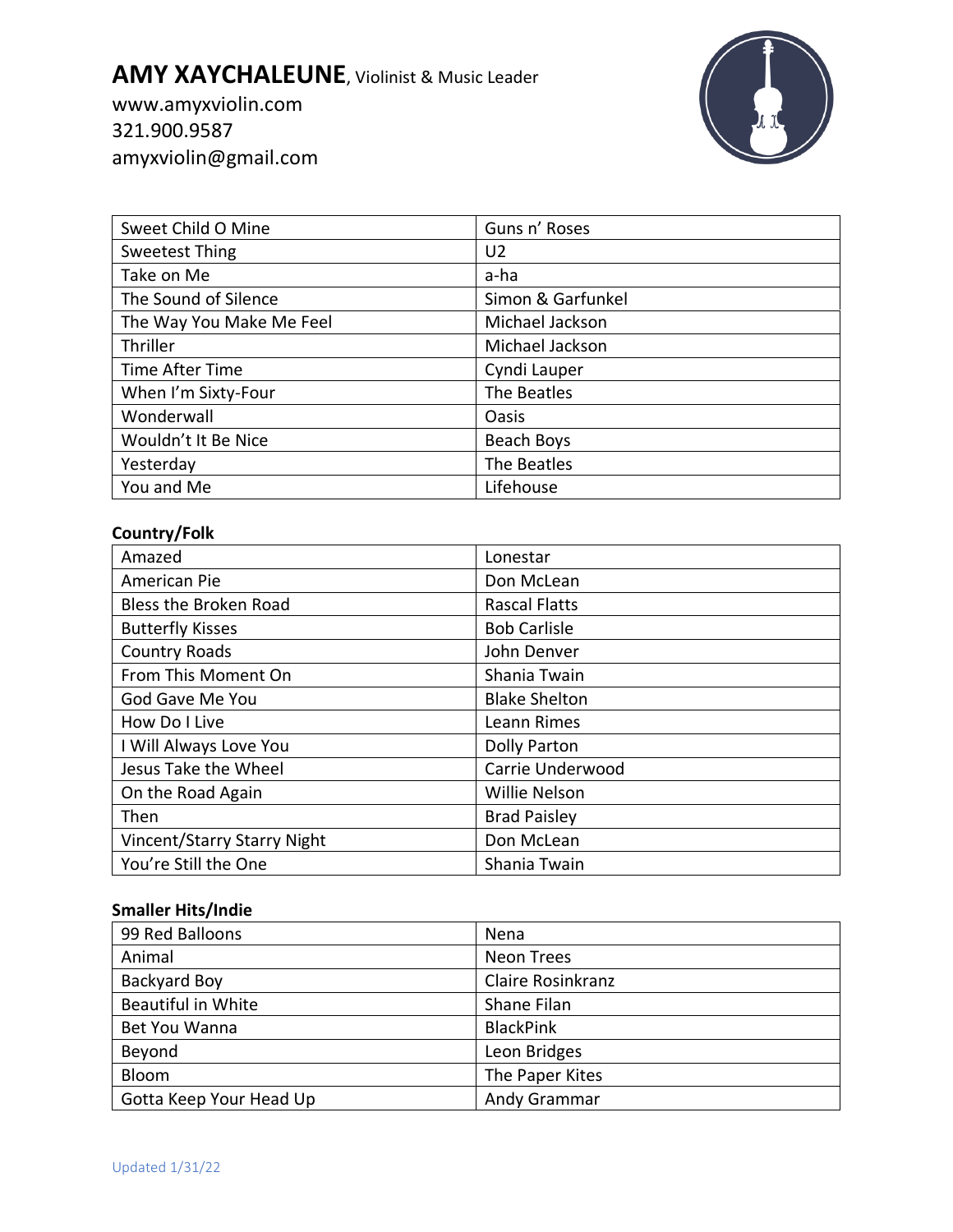www.amyxviolin.com 321.900.9587 amyxviolin@gmail.com



| Honey, I'm Good         | Andy Grammar                         |
|-------------------------|--------------------------------------|
| I Get To Love You       | Ruelle                               |
| No Matter Where You Are | Us the Duo                           |
| Otherside               | Beyonce/The Lion King Inspired Album |
| Smile                   | Michael Jackson                      |
| Somewhere Only We Know  | Keane                                |
| Vienna                  | <b>Billy Joel</b>                    |
| You and Me              | Dave Matthews Band                   |

### **Jazz** \*more not listed

| Beyond the Sea                |                                   |
|-------------------------------|-----------------------------------|
| Can't Take My Eyes Off of You | <b>Frankie Valli</b>              |
| <b>Cheek to Cheek</b>         | Ella Fitzgerald & Louis Armstrong |
| Come Fly with Me              | <b>Frank Sinatra</b>              |
| Dream a Little Dream of Me    | Ella Fitzgerald & Louis Armstrong |
| Everybody Loves Somebody      |                                   |
| <b>Feeling Good</b>           | Nina Simone                       |
| Fly Me to the Moon            |                                   |
| Girl from Ipanema             | Carlos Jobim                      |
| $L-O-V-E$                     |                                   |
| La Vie En Rose                |                                   |
| Let's Fall in Love            |                                   |
| Moondance                     |                                   |
| My Funny Valentine            |                                   |
| Sir Duke                      | Stevie Wonder                     |
| Stand by Me                   | Ben E. King                       |
| Summertime                    | Gershwin                          |
| Sway                          |                                   |
| That's Life                   | <b>Frank Sinatra</b>              |
| The Way You Look Tonight      |                                   |
| Unforgettable                 |                                   |
| When I Fall in Love           |                                   |

### **First Dance Songs (Couple & Parents)**

| Can I Have This Dance         | High School Musical 3 |
|-------------------------------|-----------------------|
| Edelweiss                     | Sound of Music        |
| Grow Old with You             | Adam Sandler          |
| Lullabye (Goodnight My Angel) | <b>Billy Joel</b>     |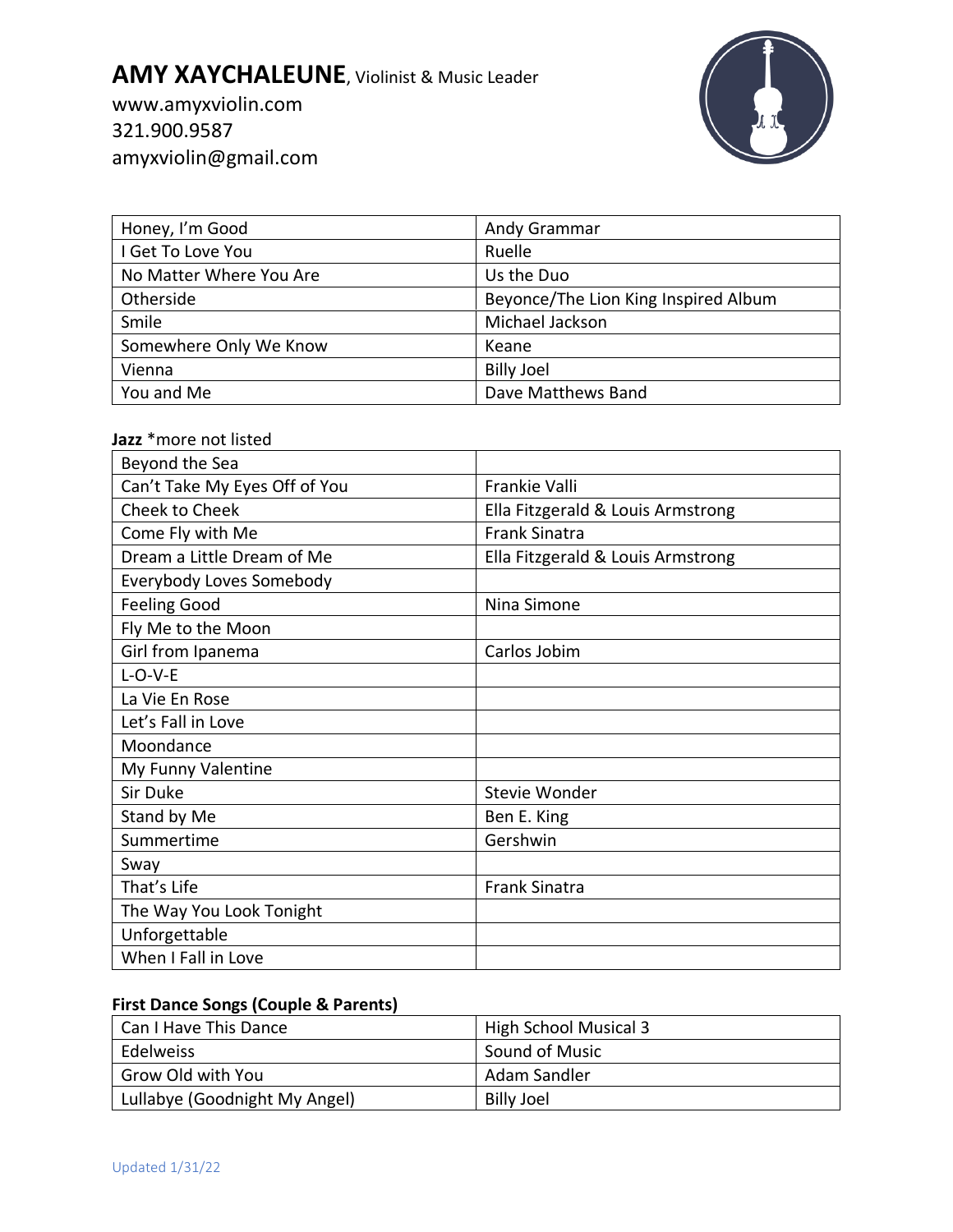www.amyxviolin.com 321.900.9587 amyxviolin@gmail.com



| My Little Girl    | Tim McGraw     |
|-------------------|----------------|
| Something Good    | Sound of Music |
| Through the Years | Kenny Rogers   |

### **Broadway, Disney, & Film** \*more not listed

| A Dream Is a Wish Your Heart Makes       | Cinderella                   |
|------------------------------------------|------------------------------|
| A Million Dreams                         | The Greatest Showman         |
| A Whole New World                        | Aladdin                      |
| Accidentally in Love                     | Shrek 2/Counting Crows       |
| Alice in Wonderland                      | Alice in Wonderland          |
| All I Ask of You                         | Phantom of the Opera         |
| Anthem                                   | Chess                        |
| <b>Bare Necessities</b>                  | The Jungle Book              |
| <b>Be Our Guest</b>                      | Beauty and the Beast         |
| Beauty and the Beast/Tale As Old As Time | Beauty and the Beast         |
| <b>Being Alive</b>                       | Company                      |
| <b>Bella Notte</b>                       | Lady and the Tramp           |
| <b>Bring Him Home</b>                    | Les Miserables               |
| Can I Have This Dance                    | <b>High School Musical 3</b> |
| Can You Feel the Love Tonight            | The Lion King                |
| Candle on the Water                      | Pete's Dragon                |
| Cantina Band                             | <b>Star Wars</b>             |
| Chim Chim Cher Ee                        | <b>Mary Poppins</b>          |
| Colors of the Wind                       | Pocohontas                   |
| <b>Consider Yourself</b>                 | Oliver                       |
| Cruella De Vil                           | 101 Dalmatians               |
| Dear Theodosia                           | Hamilton                     |
| Defying Gravity                          | Wicked                       |
| Don't Cry for Me Argentina               | Evita                        |
| Everybody Wants to Be A Cat              | Aristocats                   |
| <b>Feed the Birds</b>                    | <b>Mary Poppins</b>          |
| For Good                                 | Wicked                       |
| Game of Thrones Theme                    | Game of Thrones              |
| <b>Glasgow Love Theme</b>                | Love Actually                |
| Go the Distance                          | Hercules                     |
| <b>Good Morning Baltimore</b>            | Hairspray                    |
| <b>Grim Grinning Ghosts</b>              | Disney's Haunted Mansion     |
| He's a Pirate                            | Pirates of the Caribbean     |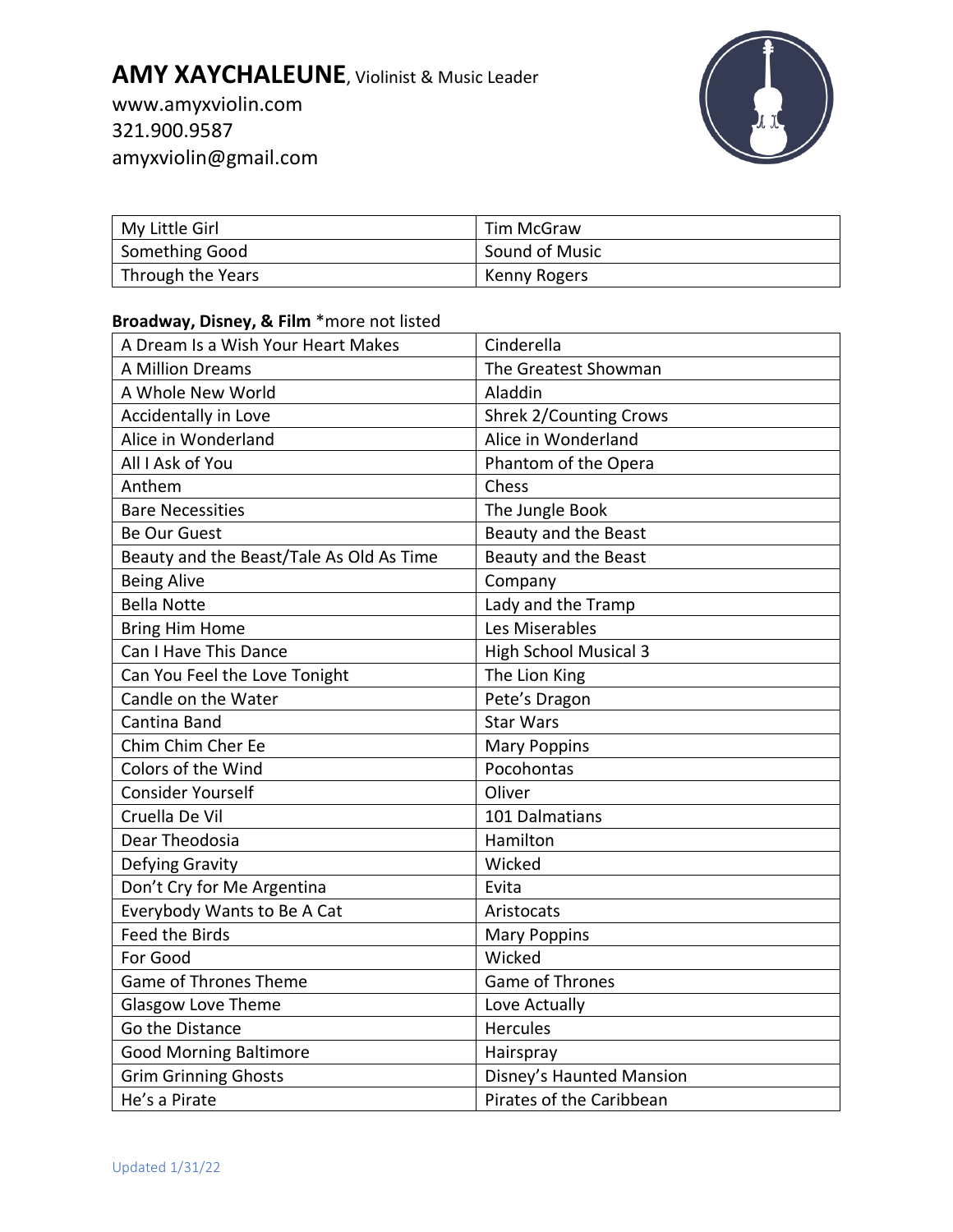www.amyxviolin.com 321.900.9587 amyxviolin@gmail.com



| I Could Have Danced All Night      | My Fair Lady                        |
|------------------------------------|-------------------------------------|
| I See the Light                    | Tangled                             |
| I Won't Say I'm in Love            | <b>Hercules</b>                     |
| I'll Make a Man Out of You         | Mulan                               |
| If I Didn't Have You               | Monsters, Inc.                      |
| <b>Imperial March</b>              | <b>Star Wars</b>                    |
| Into the Unknown                   | Frozen 2                            |
| Lava                               | Lava (Pixar short)                  |
| Le Festin                          | Ratatouille                         |
| Let It Go                          | Frozen                              |
| Luck Be A Lady                     | Guys and Dolls/Frank Sinatra        |
| <b>Married Life</b>                | Up                                  |
| May It Be                          | Lord of the Rings                   |
| Moon River                         | Breakfast at Tiffany's              |
| Music of the Night                 | Phantom of the Opera                |
| My Favorite Things                 | Sound of Music                      |
| My Heart Will Go On                | Titanic                             |
| Never Enough                       | The Greatest Showman                |
| On the Street Where You Live       | My Fair Lady                        |
| Once Upon a Dream                  | <b>Sleeping Beauty</b>              |
| One Song                           | Snow White and the Seven Dwarves    |
| <b>Princess Diaries Main Theme</b> | <b>Princess Diaries</b>             |
| <b>Princess Leia Theme</b>         | <b>Star Wars</b>                    |
| Pure Imagination                   | Willy Wonka & the Chocolate Factory |
| Purpose                            | Avenue Q                            |
| Put On Your Sunday Clothes         | Hello Dolly/Wall-E                  |
| <b>Rainbow Connection</b>          | The Muppets Movie                   |
| Reflection                         | Mulan                               |
| Remember Me                        | Coco                                |
| <b>Rewrite the Stars</b>           | The Greatest Showman                |
| <b>Romantic Flight</b>             | How to Train Your Dragon            |
| Seasons of Love                    | <b>RENT</b>                         |
| <b>Show Yourself</b>               | Frozen 2                            |
| Skyfall                            | Adele (James Bond)                  |
| So This is Love                    | Cinderella                          |
| Someday My Prince Will Come        | Snow White and the Seven Dwarves    |
| Somewhere Over the Rainbow         | The Wizard of Oz, 50 First Dates    |
| <b>Star Wars Theme</b>             | <b>Star Wars</b>                    |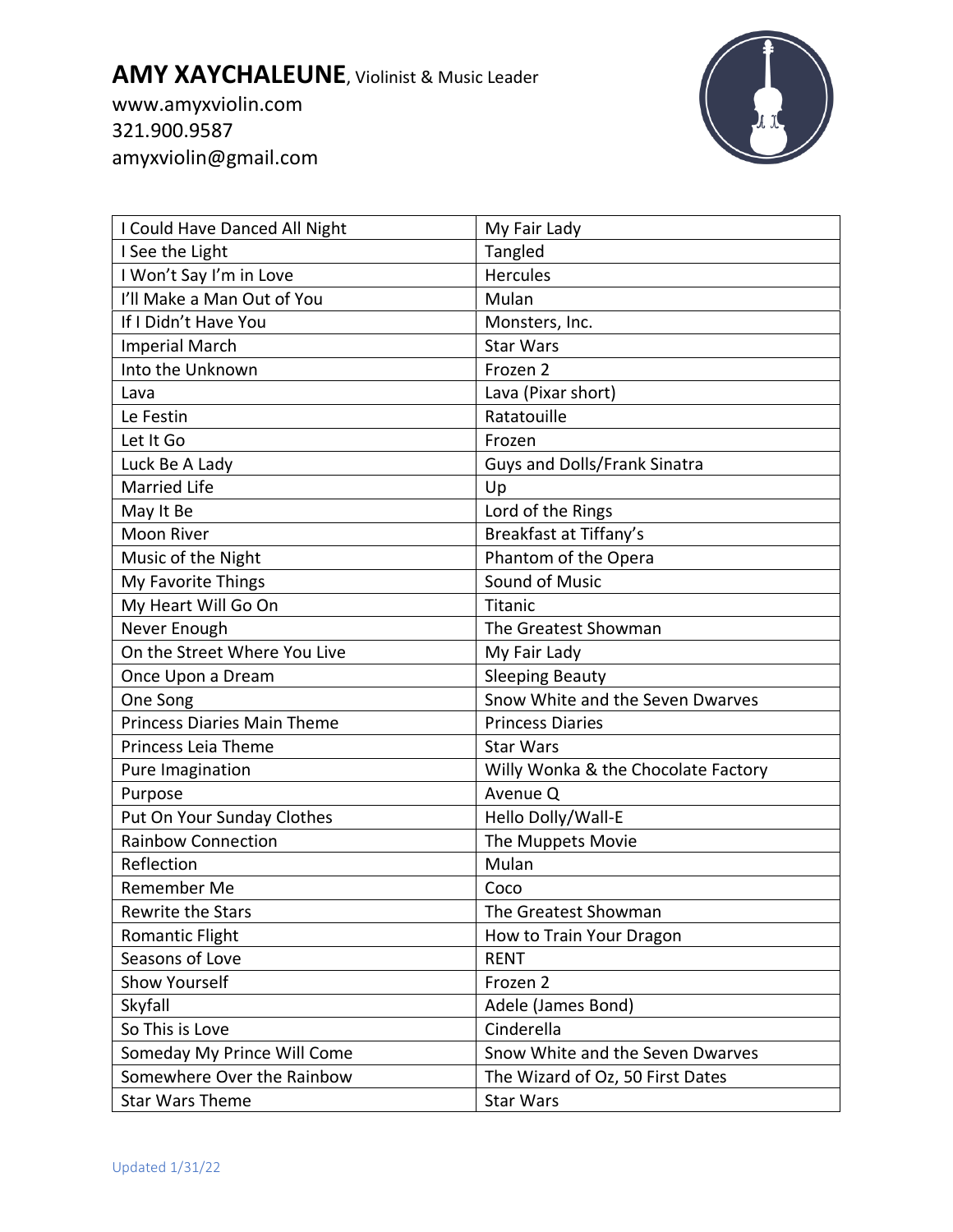www.amyxviolin.com 321.900.9587 amyxviolin@gmail.com



| <b>Summer Nights</b>       | Grease                   |
|----------------------------|--------------------------|
| Take My Breath Away        | <b>Top Gun</b>           |
| The Medallion              | Pirates of the Caribbean |
| The Office Theme           | The Office               |
| The Phantom of the Opera   | Phantom of the Opera     |
| Think of Me                | Phantom of the Opera     |
| Tiki Tiki Tiki Room        | Disney's Tiki Room       |
| Under the Sea              | Little Mermaid           |
| Without Love               | Hairspray                |
| You'll Be Back             | Hamilton                 |
| You'll Never Walk Alone    | Carousel                 |
| You're the One That I Want | Grease                   |

#### **Classical** \*more not listed

| Air on the G String                           | <b>Bach</b>            |
|-----------------------------------------------|------------------------|
| Allegro from Autumn                           | Vivaldi                |
| Allegro from Spring                           | Vivaldi                |
| Aria form Xerxes                              | Handel                 |
| Ave Maria                                     | Schubert               |
| Bridal Chorus (Here Comes the Bride)          | Wagner                 |
| Canon                                         | Pachelbel              |
| Cello Suite No. 1 Prelude                     | <b>Bach</b>            |
| Cinema Paradiso                               | <b>Ennio Morricone</b> |
| Eine Kleine Nachtmusik (A Little Night Music) | Mozart                 |
| Finlandia (Hymn: Be Still, My Soul)           | <b>Sibelius</b>        |
| Jesu, Joy of Man's Desiring                   | <b>Bach</b>            |
| La Rejouissance From Water Music              | Handel                 |
| Largo from Spring                             | Vivaldi                |
| Largo from Winter                             | Vivaldi                |
| Liebestraum                                   | Liszt                  |
| Lullaby                                       | <b>Brahms</b>          |
| <b>Mazas Duets</b>                            | <b>Mazas</b>           |
| <b>Meditation from Thais</b>                  | Massanet               |
| <b>Mozart Duets</b>                           | Mozart                 |
| Ode to Joy                                    | Beethoven              |
| Rhapsody on a Theme by Paganini               | Rachmaninoff           |
| Rondeau                                       | Mouret                 |
| Salut d'Amour                                 | <b>Edward Elgar</b>    |